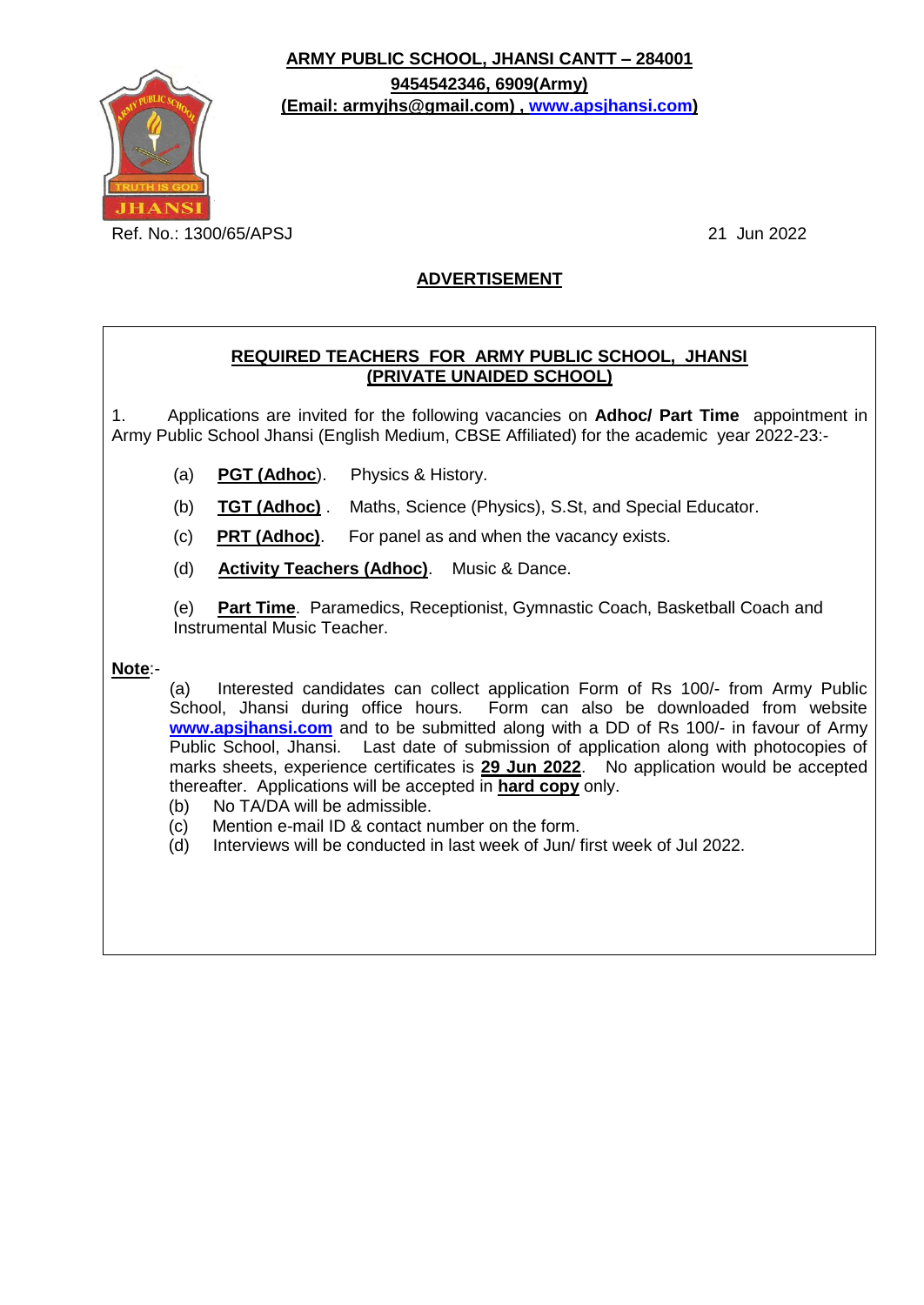## **EDUCATION QUALIFICATIONS FOR LSB CANDIDATES**

## **PGT (Adhoc) : Physics & History**

Not less than 50% in Post-Graduation in concerned subject and in B. Ed.

## **TGT (Adhoc): Maths, Science (Physics), S.St**,

Not less than 50% in Graduation in concerned subject and in B. Ed.

**TGT(Adhoc) Special Educator**- Graduate with B.Ed (Special Education) or B.Ed General with one year diploma in Special Education.

**PRT**. Graduate with 02 years Diploma in Elementary Education (D.E.Ed)/ BEd with minimum 50% marks in each.

**PRT Music & Dance** Post–Graduate/ Graduate in Music & Dance,

**Paramedics**. 10+2 and diploma in nursing with minimum five years' experience. Female will be given preference.

**Receptionist**. Graduate or ten years of service as a clerk (for Ex-servicemen). Comptr literate. Knowledge of computer MS Office (speed 12000 key depression per hour). Good communication skills.

**Age.** As on 01 Apr 2022 of teaching staff should be as under.

(b) Experienced candidates (including ESM) - Below 57 years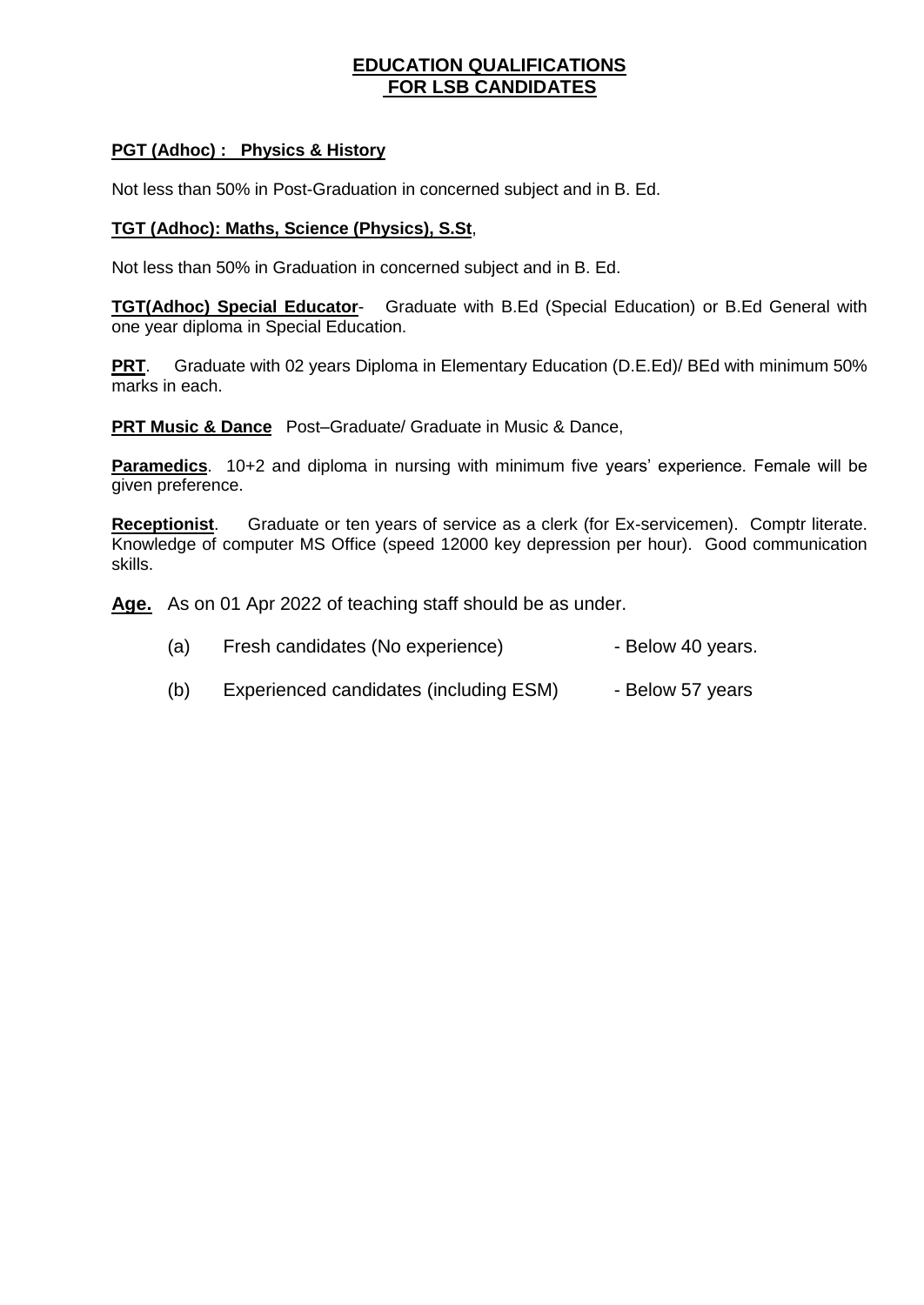# **Appendix F (Refer Para 14 (a) of Guidelines)**

# **ARMY PUBLIC SCHOOLS APPLICATION FOR TEACHING STAFF**

|              |                                                     | Application form for the post of PGT/TGT/PRT                 |                                                      | Please paste<br>recent                                                                                                  |                                 |  |
|--------------|-----------------------------------------------------|--------------------------------------------------------------|------------------------------------------------------|-------------------------------------------------------------------------------------------------------------------------|---------------------------------|--|
|              |                                                     | School where you would like to work:-                        |                                                      | passport size<br>colour                                                                                                 |                                 |  |
|              |                                                     |                                                              |                                                      | photograph<br>Do not staple                                                                                             |                                 |  |
| $\mathbf{1}$ |                                                     | <b>PERSONAL DATA:</b>                                        |                                                      |                                                                                                                         |                                 |  |
|              | (a)                                                 | Name in full (Block letters)                                 |                                                      | <u> 1989 - Johann John Stone, market fan de Amerikaanske kommunister fan de Amerikaanske kommunister fan de Amerika</u> |                                 |  |
|              | (b)                                                 | Son/Daughter/wife of                                         |                                                      |                                                                                                                         |                                 |  |
|              | (c)                                                 | Date of Birth<br>& Age in Years (as on Apr 2022)             |                                                      |                                                                                                                         |                                 |  |
|              | (d)                                                 | Nationality                                                  |                                                      |                                                                                                                         |                                 |  |
|              | (e)                                                 | <b>State</b>                                                 |                                                      |                                                                                                                         |                                 |  |
|              | (f)                                                 | Address ---------------------------                          |                                                      |                                                                                                                         |                                 |  |
|              |                                                     |                                                              |                                                      |                                                                                                                         |                                 |  |
|              | (g)                                                 | Contact Details :-                                           |                                                      |                                                                                                                         |                                 |  |
|              |                                                     | Landline No(with STD Code) --------------------------------- |                                                      |                                                                                                                         |                                 |  |
|              |                                                     | Mob No                                                       | ----------------------------------                   |                                                                                                                         |                                 |  |
|              |                                                     | Email ID                                                     | ----------------------------------                   |                                                                                                                         |                                 |  |
| 2.           |                                                     | PRESENT / PREVIOUS OCCUPATION:                               |                                                      |                                                                                                                         |                                 |  |
|              | (a)                                                 | Designation of Post                                          | <u> 1980 - Jan Barnett, mars et al. (</u>            |                                                                                                                         |                                 |  |
|              | Name and Address of Institution/Organization<br>(b) |                                                              |                                                      |                                                                                                                         |                                 |  |
|              | (c)                                                 | Designation of superior In charge                            |                                                      |                                                                                                                         |                                 |  |
|              | (d)                                                 | Contact No of superior(for verification if need be)          |                                                      | -----------------------------                                                                                           |                                 |  |
|              | (e)                                                 |                                                              | Period of notice you will have to give, if selected? |                                                                                                                         |                                 |  |
|              | (f)                                                 | What salary are you drawing?                                 |                                                      |                                                                                                                         |                                 |  |
|              |                                                     |                                                              |                                                      |                                                                                                                         |                                 |  |
| 3            |                                                     | <b>FAMILY LIFE</b>                                           |                                                      |                                                                                                                         |                                 |  |
|              | (a)                                                 | Marital status                                               |                                                      | Single/Married/Widowed                                                                                                  |                                 |  |
|              | (b)                                                 | If married/widowed                                           |                                                      | Name & occupation of spouse                                                                                             |                                 |  |
|              |                                                     |                                                              |                                                      |                                                                                                                         | No of children with age and sex |  |
|              |                                                     |                                                              |                                                      |                                                                                                                         |                                 |  |
|              |                                                     |                                                              |                                                      | ---------------------------                                                                                             |                                 |  |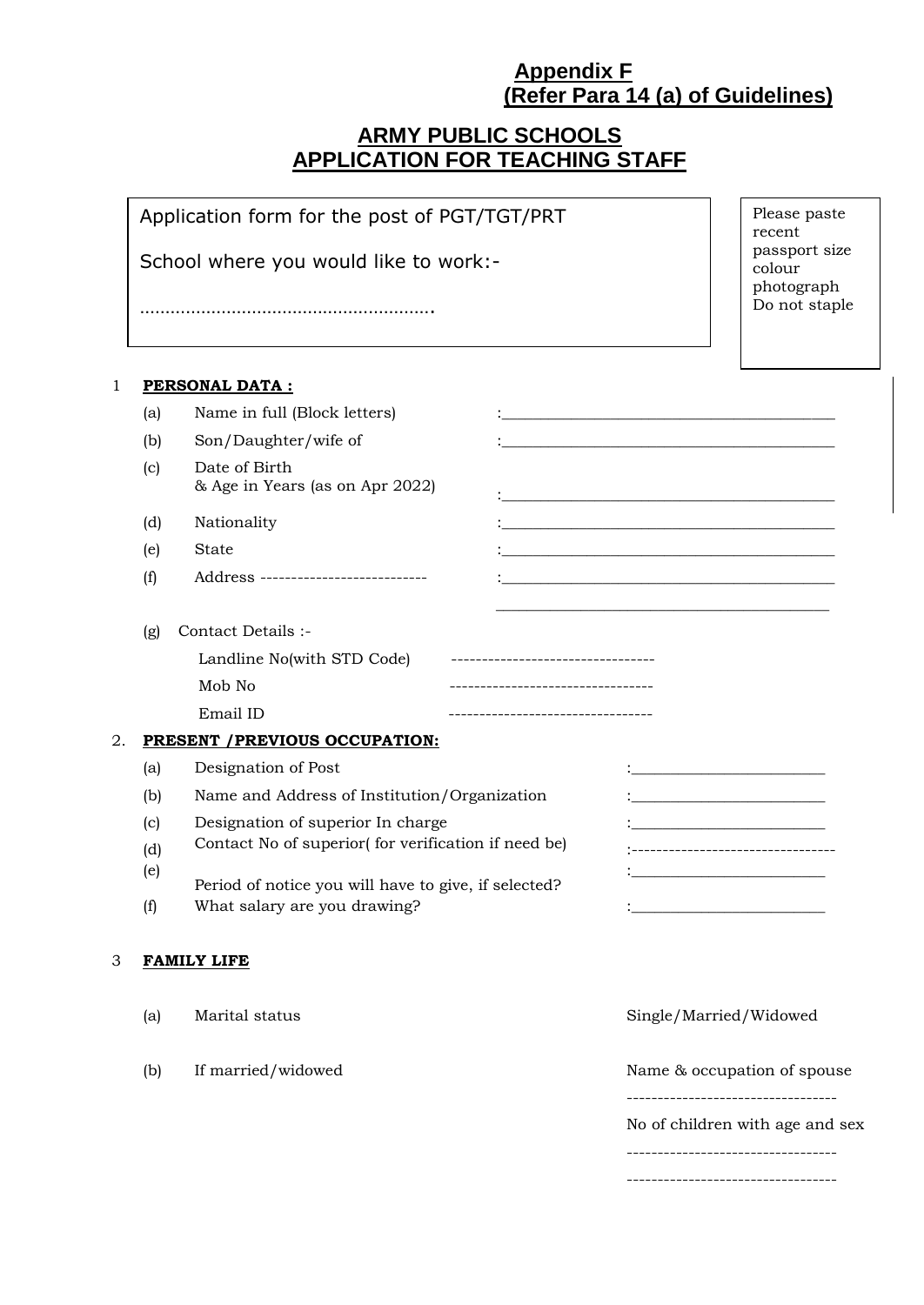#### 4 **EDUCATIONAL RECORDS : School, College Or University**

Give details of all exams starting from **Graduation onwards**

| <b>Examination</b> | <b>Marks</b><br>Obtained | Percentage | <b>Division</b> | <b>Year of</b><br>passing | <b>Subjects</b><br>taken | Name of<br>University/<br>Board/Institute |
|--------------------|--------------------------|------------|-----------------|---------------------------|--------------------------|-------------------------------------------|
|                    |                          |            |                 |                           |                          |                                           |
|                    |                          |            |                 |                           |                          |                                           |
|                    |                          |            |                 |                           |                          |                                           |
|                    |                          |            |                 |                           |                          |                                           |

## **Mention Graduation/Post Graduation through correspondence or regular.**

5. Have you cleared CSB:\_\_\_\_\_\_\_\_\_\_\_\_\_\_\_\_\_ CTET/STET:\_

 (date) (date) 6. Name of classes you would prefer to teach with subjects:-

(a) Classes \_\_\_\_\_\_\_\_\_\_\_\_\_\_\_\_\_\_\_(b) subjects:\_\_\_\_\_\_\_\_\_\_\_\_\_\_\_\_\_\_\_\_\_

7. Training in NCC, scouting, Music/Art, Dramatics or other such activities, Give rank, status/proficiency achieved………………………………………………………………………………

8. Merit Scholarship won? If so what?

\_\_\_\_\_\_\_\_\_\_\_\_\_\_\_\_\_\_\_\_\_\_\_\_\_\_\_\_\_\_\_\_\_\_\_\_\_\_\_

9. Languages you can read write and speak fluently. (a)  $(b)$  (c)

10. Any books/articles written? If so, give their titles/ Magazines in which published?

\_\_\_\_\_\_\_\_\_\_\_\_\_\_\_\_\_\_\_\_\_\_\_\_\_\_\_\_\_\_\_\_\_\_\_\_\_\_\_\_\_\_\_\_\_\_\_\_\_\_\_\_\_\_\_\_\_\_\_\_\_\_\_\_

#### 11. **EXPERIENCE:**

Fill the particulars in chronological order starting with your appointment (if there is not enough space attach a separate sheet).

| Experience as PGT       |          | School/College | Subject | Classes | No of pupils | Total Exp in |
|-------------------------|----------|----------------|---------|---------|--------------|--------------|
| year (Exact dates to be |          |                | taught  | taught  | taken        | Years        |
| indicated)              |          |                |         |         |              |              |
| From                    | To       |                |         |         |              |              |
|                         |          |                |         |         |              |              |
|                         |          |                |         |         |              |              |
| Experience as TGT year  |          |                |         |         |              |              |
| (Exact dates            | to<br>be |                |         |         |              |              |
| indicated)              |          |                |         |         |              |              |
| From                    | To       |                |         |         |              |              |
|                         |          |                |         |         |              |              |
|                         |          |                |         |         |              |              |
| Experience as PRT year  |          |                |         |         |              |              |
| (Exact dates            | to be    |                |         |         |              |              |
| indicated)              |          |                |         |         |              |              |
| From                    | To       |                |         |         |              |              |
|                         |          |                |         |         |              |              |
|                         |          |                |         |         |              |              |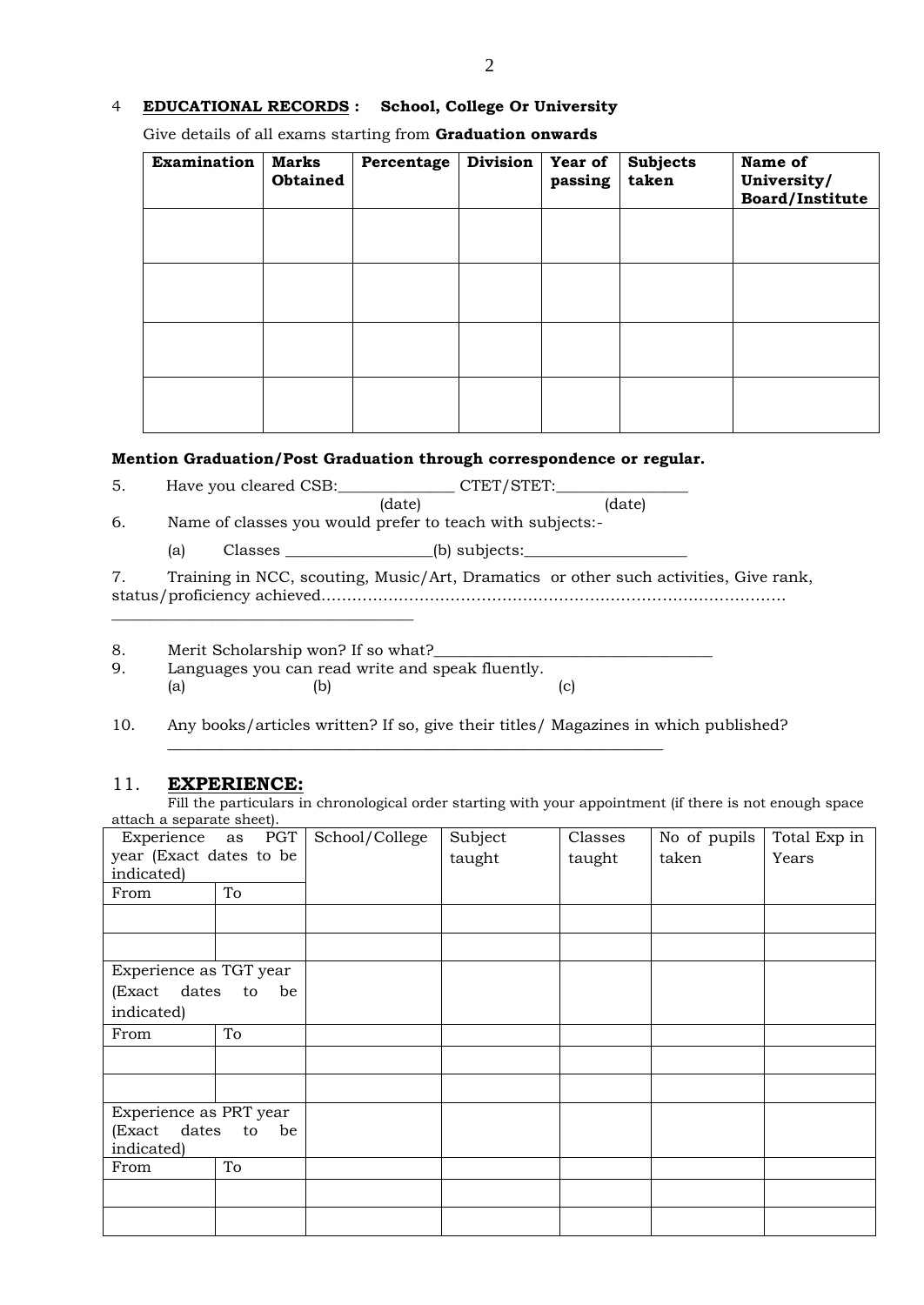Include any other post held which are relevant to the field of Education.

#### 12. **APTITUDE:**

- (a) Subject(s) which you enjoy teaching most?\_\_\_\_\_\_\_\_\_\_\_\_\_\_\_\_\_\_\_\_\_\_\_\_\_\_\_\_\_\_\_\_\_\_\_
- (b) Other area (Cultural activities):
- 13. (a) Can you take indoor/outdoor games with boys and girls? Indoor Boys :\_\_\_\_\_\_\_\_\_\_\_\_\_\_\_\_\_\_\_Outdoor Boys:\_\_\_\_\_\_\_\_\_\_\_\_\_\_\_

Girls :\_\_\_\_\_\_\_\_\_\_\_\_\_\_\_\_\_\_\_ Girls:\_\_\_\_\_\_\_\_\_\_\_\_\_\_\_\_

3

Which major games do you play? \_\_\_\_\_\_\_\_\_\_\_\_\_\_\_\_\_\_\_\_\_\_\_\_\_\_\_\_\_\_\_

#### 14. **HEALTH**:

- (a) What kind of health do you keep?............................................... (b) Do you need any medical treatment/assistance for the disease you are suffering from………………………………………………………………….
- (c) Are you differently abled ? Give details

#### 15. **CO-CURRICULAR ACTIVITIES/GAMES AND SPORTS**

What co-curricular activities can you teach?

#### 16. **COMPUTER KNOWLEDGE** (Separate sheet can be att.)

- (a) Have you done any degree/diploma in computer give details:
- (b) Any experience on working on computer Details.
- (c) Do you own a personal Laptop, if yes give details:
- (d) Your knowledge of computer hardware :

### 17. **OTHER ACTIVITES**

(a) In answering please indicate personal characteristics, interests and aspirations you have which you believe will be valuable to this institution: -

- 
- $(i)$   $\overline{\phantom{a}}$ (ii)\_\_\_\_\_\_\_\_\_\_\_\_\_\_\_\_\_\_\_\_\_\_\_\_\_\_\_\_\_\_\_\_\_\_\_\_\_\_\_\_\_\_\_\_\_\_\_\_\_\_\_\_\_
- 18. Give names of two references, which should know you well personally and have an intimate knowledge of your work (not relatives)

\_\_\_\_\_\_\_\_\_\_\_\_\_\_\_\_\_\_\_\_\_\_\_\_\_\_\_\_\_\_\_ \_\_\_\_\_\_\_\_\_\_\_\_\_\_\_\_\_\_\_\_\_\_\_\_\_\_

(a) Name:  $\qquad \qquad$  (b) Name

Address \_\_\_\_\_\_\_\_\_\_\_\_\_\_\_\_\_\_\_\_\_\_\_\_ Address:\_\_\_\_\_\_\_\_\_\_\_\_\_\_\_\_\_\_\_

## **Agreement**:

19. If appointed:-

(a) I agree to abide by the AWES Rule and Regulation for Army Public Schools

(b) I undertake to serve the school till the end of the final term, i.e upto the finalization of the results of the class taught or a period specified/ fixed by the management.

(c) I confirm that I am aware that my services would be liable to transfer in organization interest at the discretion of the management.

(d) I solemnly state the all the above particulars/statements are true to the best of my knowledge and belief.

Date ……………… (Signature of applicant)